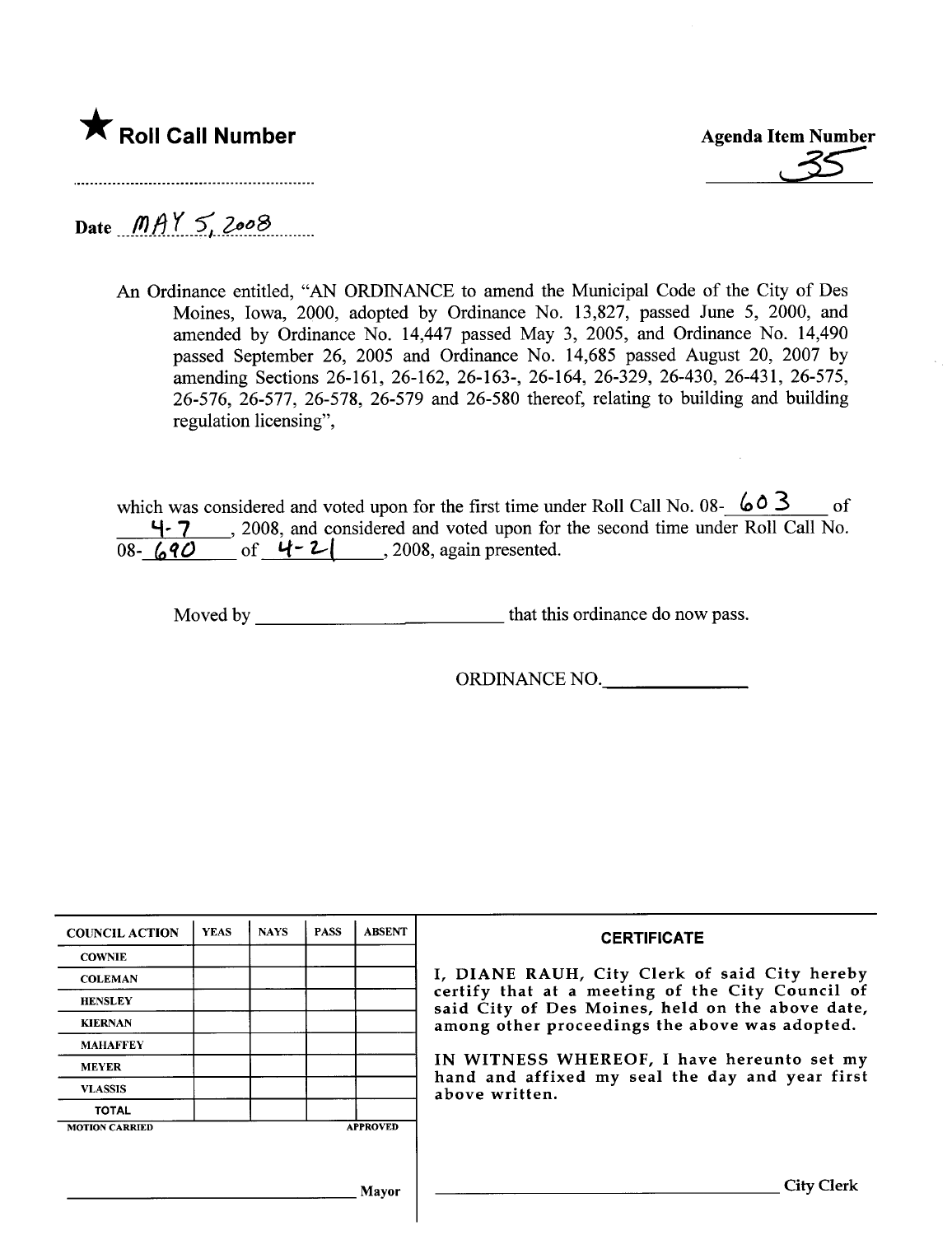|                           | <b>Council</b>                                     | April 7, 2008<br>Date                                                                                                                                          |
|---------------------------|----------------------------------------------------|----------------------------------------------------------------------------------------------------------------------------------------------------------------|
| <b>CITY OF DEI MOINES</b> | <b>Communication</b><br>Office of the City Manager | Agenda Item No.<br>50<br>Roll Call No.<br><u>08-</u> $\epsilon$<br>08-206<br>Communication No.<br>Submitted by: Larry Hulse, Community<br>Development Director |

# AGENDA HEADING:

Approving Amendments to Various Chapters of the Municipal Code regarding Electrical, Mechanical, and Plumbing Licensing.

# SYNOPSIS:

- 2

rég

Recommend Council approval of amendments to Chapter 26-160-164, 430, 431, and 575-580 of the Municipal Code regarding electrical, mechanical, and plumbing licensing. These amendments address the transitional period wherein the State of Iowa, under legislation passed by the Iowa General Assembly in 2007, would assume all electrical, mechanical, and plumbing licensing programs in Iowa. The amendments allow the State to establish the necessary boards and provide a transitional period for the state programs to become fully effective.

#### FISCAL IMPACT:

Amount: The City will lose approximately \$89,000 in annual revenue because the State licensing programs will replace the City licensing programs. This estimate includes the immediate loss of revenue from the electrical licensing program, which the State began on January 1, 2008, and the projected loss in revenue from the mechanical and plumbing licensing programs, which will likely be initiated at the state level later this year.

Funding Source: Exam and license fees paid by the applicants. The loss of revenue from the electrical licensing program has been reflected in the Recommended 2008-09 Operating Budget.

Permit and Development staff will continue to oversee several other licensing programs (signs, power engineers, and, upon Council approval of ths agenda item, grandfathered local licensed contractors with class B licenses). No cash savings are anticipated with the transfer of the electrical, mechanical, and plumbing licensing programs to the State; staff with reduced licensing duties will assist in the streamlining of City inspections procedures.

# ADDITIONAL INFORMATION:

At the December 13, 2007 meeting of the Building and Fire Appeals Board, a motion was made and passed by the Board to recommend changes to Chapters 26-160, 161, 162, 163, 164, 430, 431, 575, 576, 577, 578, 579, and 580, which structure the licensing programs for the City of Des Moines. The Board directed staff to draft language that would address the transitional period wherein the State would assume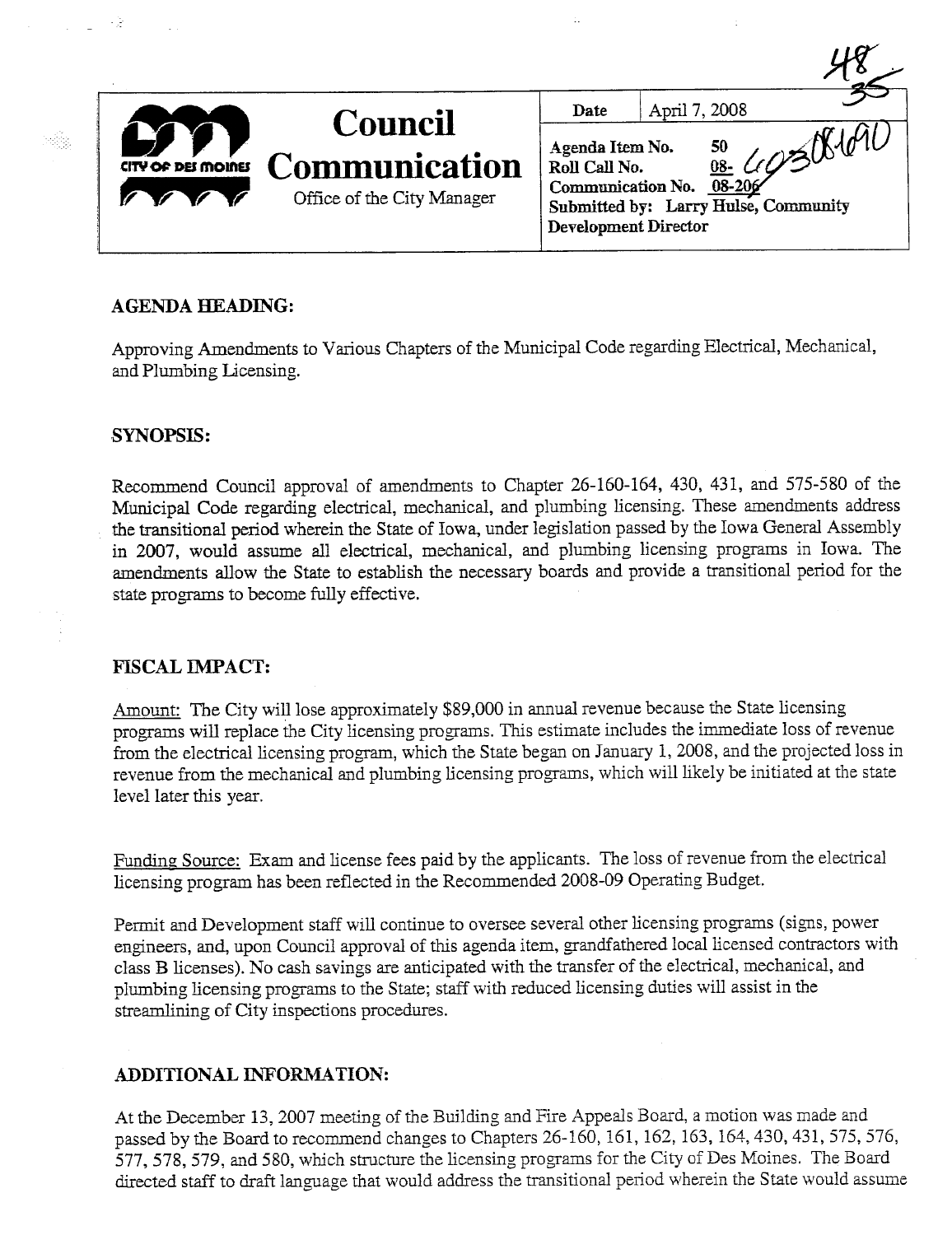all electrical, mechanical, and plumbing licensing programs. Included in this language is terminology that defines those class "B" electrical licenses to be recognized by the City of Des Moines.

On January 1, 2008, the State of Iowa began its electrical licensing program. The program consists of two classes of licenses, an "A" and a "B." The "A" class license alows the holder to work anywhere in the State of Iowa without restriction. This class holder has passed a proctored third party exam and has an established history of hours in the trade. Full competency has been established. When reciprocity is established with other states, the class "A" license wil be the only accepted criteria. Any class "A" electrical contractor within Iowa can obtain permits and work within the City of Des Moines.

The class "B" licensing program differs in that the exam taken was developed and given by the municipality; this is what Des Moines did in the years prior to 1997. There may or may not have been any tracking mechanisms in place to substantiate hours in the trade for the apprentices or journeymen. Included in ths category are those individuals who were never tested nor had any established history of hours in the trade. Full competency is questionable. An exception would apply to those holders of Des Moines electrical licenses. Des Moines has always required work hour histories and has maintained accurate records of the currently licensed Des Moines electricians even those to be classed as "B."

The ordinance amendments addess class "B" licensing in that the "grandfathered" "B" licensees who currently hold a Des Moines license would be allowed to continue to work without restriction in the City of Des Moines until December 31, 2012. After December 31, 2012, only class "A" journeymen and master electricians would be allowed to conduct business in the City of Des Moines. Permits would only be issued to those firms that employ master electricians and have a contractor's license.

The repeal of the existing licensing ordinances allows the State of Iowa to establish the necessary boards and provide a transitional period for the state programs to become fully effective. It is the intent of the State of Iowa to have the Plumbing and Mechanical Board seated sometime after July 1, 2008. It is anticipated that the State's Plumbing Licensing program will start later this year.

# PREVIOUS COUNCIL ACTION(S):

Date: August 20, 2007

#### Roll Call Number: 07-1629

Action: Amending Chapter 26 of the Municipal Code regarding the following:

- A) Building and building regulations. Moved by Vlassis that this ordinance do now pass, #14.685. Motion Carried 7-0.
- B) The Licensing and Appeals Board. Moved by Vlassis that this ordinance do now pass, #14,686. Motion Carried 7-0.

# BOARD/COMMISSION ACTION(S): Building and Fires Appeals Board

Date: December 13,2007

Roll Call Number: N/A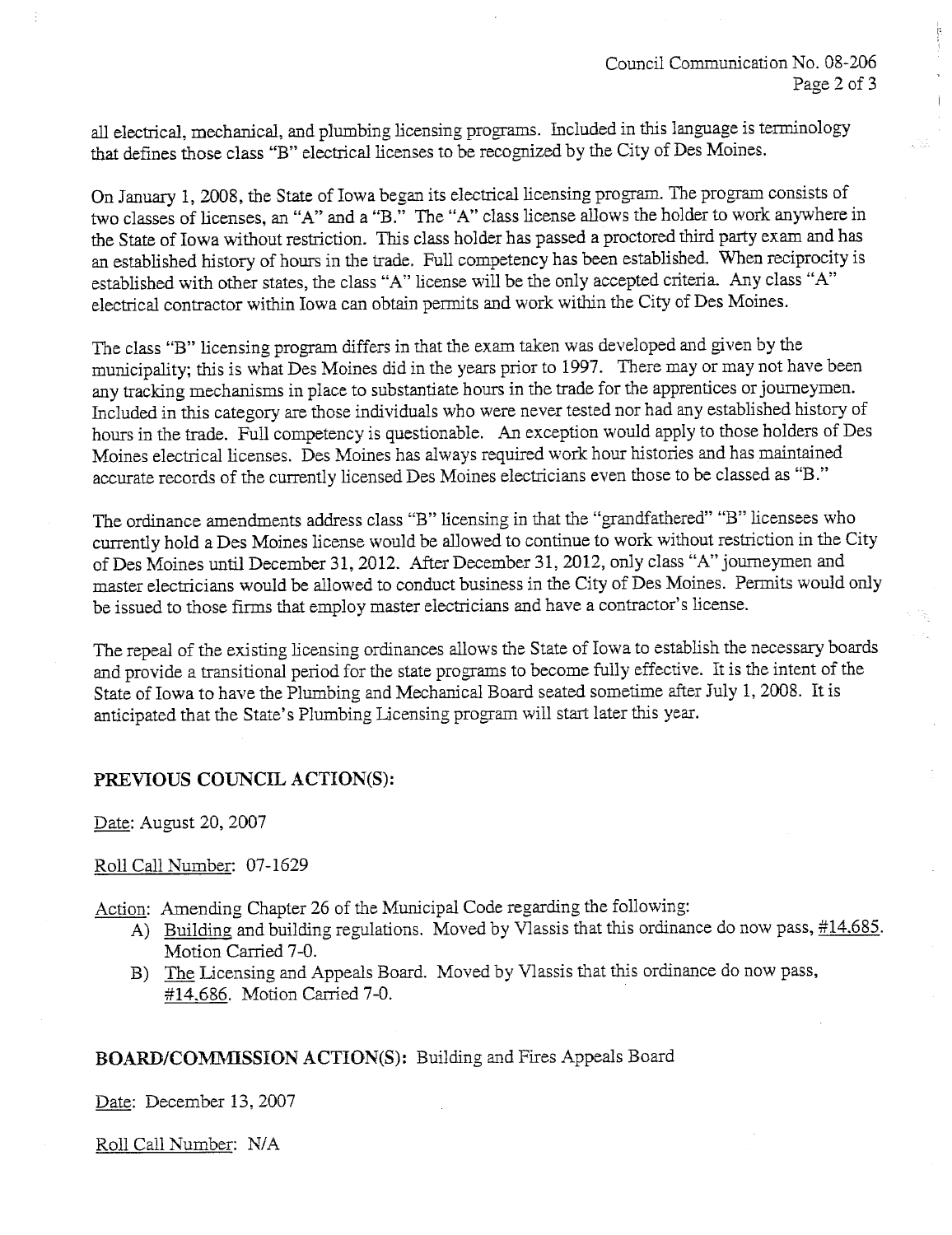Action: Recommend Approval of Staff Changes to Chapter 26.

 $\mathbf{r}$  ,  $\mathbf{r}$  ,  $\mathbf{r}$  ,  $\mathbf{r}$  ,  $\mathbf{r}$  ,

 $\mathcal{L}_{\mathcal{L}}$ 

# ANTICIPATED ACTIONS AND FUTURE COMMITMENTS:

Future actions may be necessary pending the full implementation of the State licensing programs and necessary operational refinements to Chapter 26.

For more information on this and other agenda items, please call the City Clerk's Office at 515-283-4209 or visit the Clerk's Office on the second floor of City Hall, 400 Robert D. Ray Drive. Council agendas are available to the public at the City Clerk's Office on Thursday afternoon preceding Monday's Council meeting. Citizens can also request to receive meeting notices and agendas by email by calling the Clerk's Office or sending their request via email to cityclerk@dmgov.org.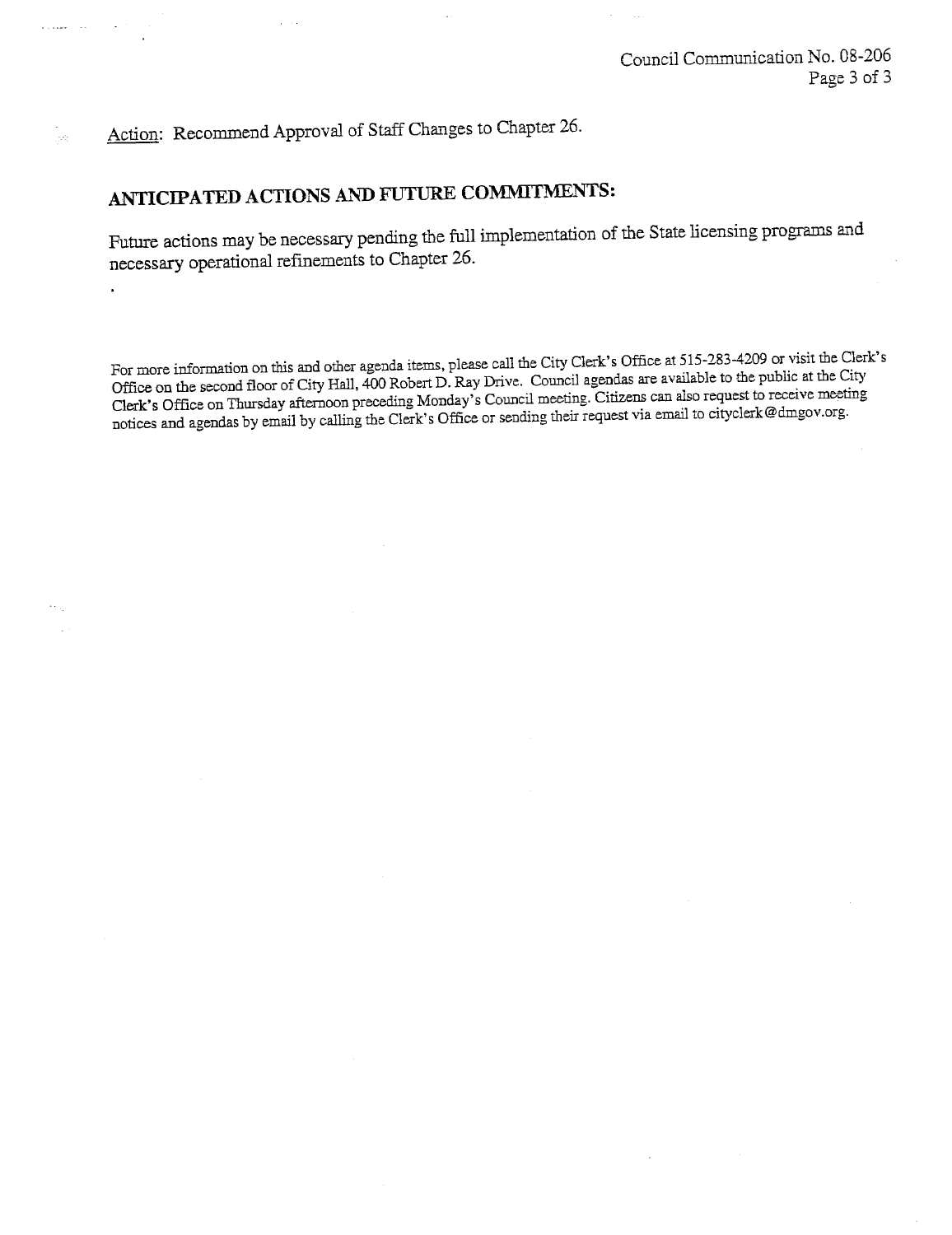ORDINANCE NO.



AN ORDINANCE to amend the Municipal Code of the City of Des Moines, Iowa, 2000, adopted by Ordinance No. 13,827, passed June 5, 2000, and amended by Ordinance No. 14,447 passed May 3, 2005, and Ordinance No. 14,490 passed September 26, 2005 and Ordinance No. 14,685 passed August 20, 2007 by amending Sections 26-161, 26-162, 26-163-, 26-164, 26-329, 26-430, 26-431, 26-575, 26-576, 26-577, 26-578, 26-579 and 26-580 thereof, relating to building and building regulation licensing.

Be It Ordained by the City Council of the City of Des Moines, Iowa:

Section 1. That the Municipal Code of the City of Des Moines, Iowa, 2000, adopted by

Ordinance No. 13,827, passed June 5, 2000, and amended by Ordiance No. 14,447 passed May 3,

2005, and Ordinance No. 14,490 passed September 26, 2005 and Ordinance No. 14,685 passed

August 20, 2007 is hereby amended by amending Sections 26-161, 26-162, 26-163-, 26-164, 26-329,

26-430, 26-431, 26-575, 26-576, 26-577, 26-578, 26-579 and 26-580 thereof, relating to building and

building regulation licensing relating to, as follows:

# Sec. 26-161. Application.

- (a) Any person desiring to take any examination for the licenses required by this article shall make application on forms furnished by the building official. Each application shall be accompanied by a receipt from the city treasurer for the examination fee, which shall be paid for each examination or reexamination. All applications shall be made and the application fee shall be paid at least 20 calendar days prior to the date of the examination.
- (b) Any person desiring a license required by this article shall make application on forms furnished by the building official. Each application shall include evidence of passing the required examination with a score of 75 percent or greater. Supplementary information related to experience, bonds, insurance, and fees shall be supplied at the time of application, if required for the license or certification sought.
- (c) The fees for the examtions, licenses, and sponsorship requied by ths aricle shal be in the amounts set in the Schedule of Fees adopted by the city council by resolution.
- $(d)$  This section is repealed and will be of no further force and effect as of the following dates or events, whichever occurs fist:
	- 1. For those contractors or persons regulated by the state of Iowa electrical examining board established pursuant to chapter 103 of the Iowa code, as amended July 1, 2008 or the date upon which the electrical examining board assumes the powers, duties and responsibilties regarding licensing mandated by chapter 103;
	- 2. For those contractors or persons regulated by the plumbing and mechancal system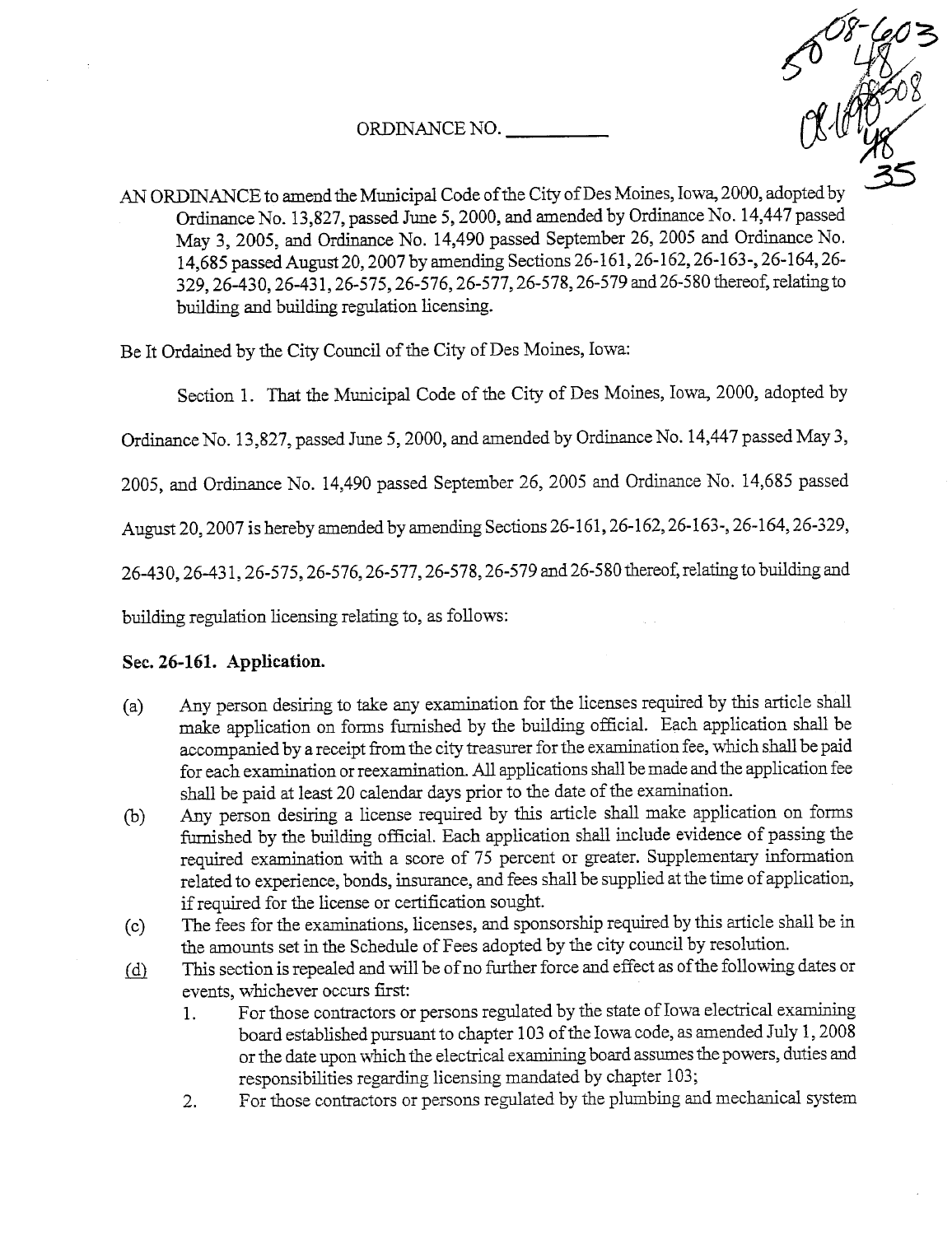$48^{2}$ 48<br>38

licensing board established pursuat to 104C of the Iowa code, as amended July 1, 2008. or the date upon which the State of Iowa Plumbing and Mechanical Systems Licensing Board assume the powers. duties and responsibilities regarding licensing mandated bv that chapter.

- (e)  $\overline{\text{Notwithstanding any provision in this chapter to the contrary, after December 31, 2012, only}}$ those persons working in the electrical trades who have been issued Class A Contractor. Class A Master Electrician, or Class A Journeyman Electrician licenses issued by the State of Iowa Electrical Examining Board shall be recognized as licensed and eligible to work in the city of Des Moines.
- $(f)$ Notwithstanding any provision in this chapter to the contrary, after December 31, 2012, only those persons working in the mechanical or plumbing trades who have been issued Master. Joureyman or Apprentice licenses for plumbing. HV AC. refrgeration or hvdronic work bv the State of Iowa Plumbing and Mechanical Systems Examining Board shall be recognized as licensed and eligible to work in the city of Des Moines.
- (g) The city of Des Moines will renew previously issued city of Des Moines electrical. mechanical and plumbing licenses, including inactive licenses, which will remain effective to and until December 31. 2012. after which date the city shall recognize only Class A Contractor, Class A Master Electrician, or Class A Journeyman Electrician licenses issued by the State of Iowa Electrical Examining Board and Master. Journeyman and Apprentice licenses issued by the State of Iowa Plumbing and Mechanical Systems Licensing Board.

# Sec. 26-162. License fees.

- (a) The fees for examinations, licenses, certificates, and unexpired license renewals shall be as set in the Schedule of Fees adopted by the city council by resolution, except that any certificate holder who is designated by the building official to perform duties for the city may be issued a renewal of such certificate without a fee. A sponsorship fee must be paid for city sponsorship of an applicant to an exam.
- $f_{\text{b}}$  This section is repealed and will be of no further force and effect as of the following dates or events, whichever occurs fist:
	- 1. For those contractors or persons regulated by the state of Iowa electrical examining board established pursuant to chapter 103 of the Iowa code, as amended July 1,2008 or the date upon which the electrical examining board assumes the powers, duties and responsibilities regarding licensing mandated by chapter 103;
	- 2. For those contractors or persons regulated by the plumbing and mechanical system licensing board established pursuat to 104C of the Iowa code, as amended July 1, 2008, or the date upon which the State of Iowa Plumbing and Mechanical Systems Licensing Board assume the powers, duties and responsibilities regarding licensing mandated bv that chapter.

# Sec. 26-163. Expiration, renewal, inactive, revocation.

(a) All licenses and certificates required by the electrical and mechanical codes shall expire on January 31 in each odd-numbered year. All licenses and certificates required by the plumbing code shall expire on December 31 in each even-numbered year.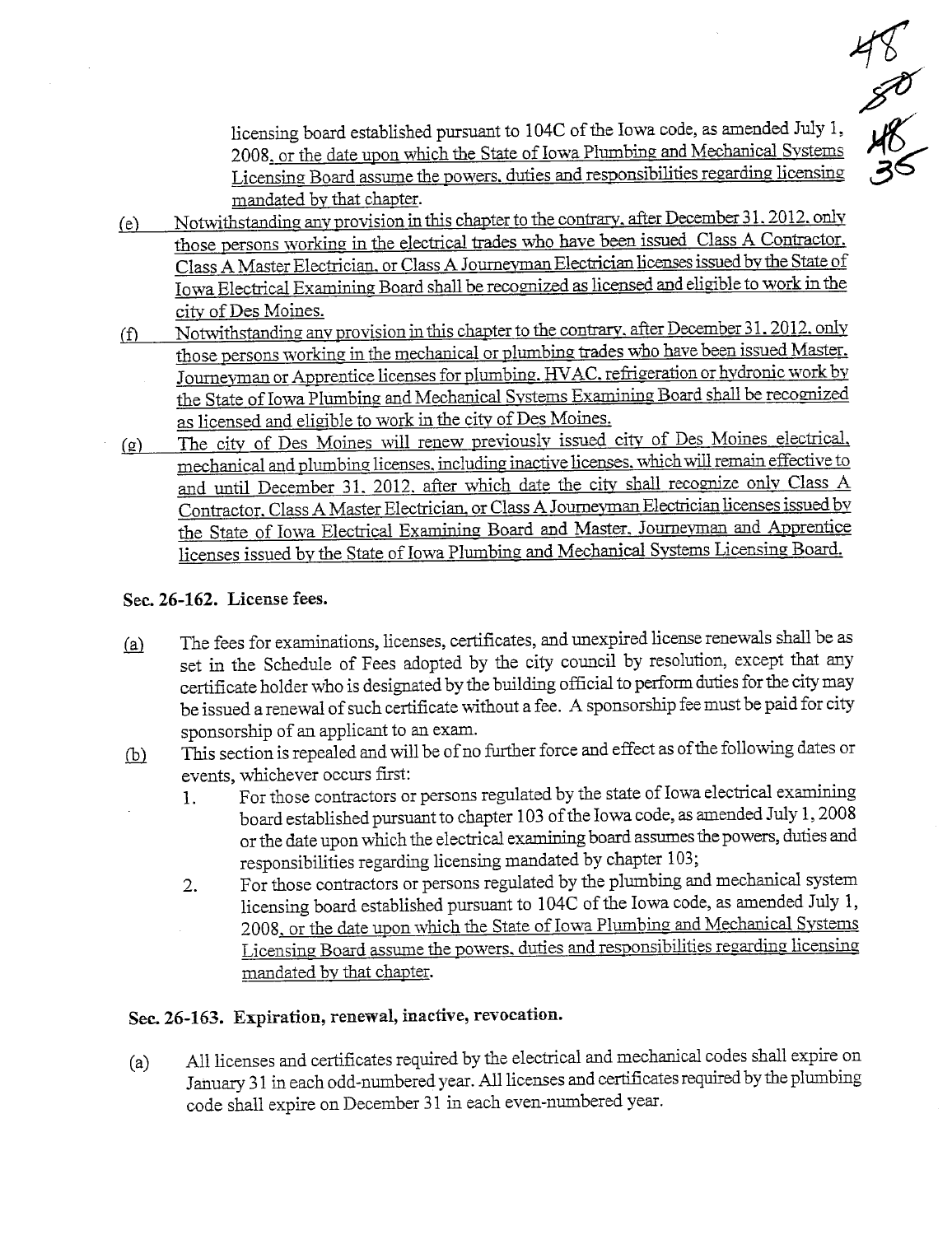

- (b) Any expired license or certificate may be renewed within 90 days after the expiration date. The biennial fee and the late renewal fee are set in the Schedule of Fees adopted by the city council by resolution. Once the 90-day grace period has elapsed the applicant may not be issued any further permits until the applicant appears before the licensing and appeals board for determination whether re-testing is required for reissuance of a license.
- (c) Any class of license held for at least a year and with no outstadig work may be converted to and maitaied as an inactive license. Holders of inactive licenses shall not be issued permits.
- (d) All applicants seeking renewal of a license or maintenance of an inactive license are required to provide proof that the applicant attended at least eight hours of acceptable workshops or classes for the purpose of code update and review during the biennial period.
- A willfully false statement in an application for a license shall be sufficient cause for revocation. (e)
- This section is repealed and will be of no further force and effect as of the following dates or events, whichever occurs fist:  $\underline{\textcircled{f}}$ 
	- 1. For those contractors or persons regulated by the state of Iowa electrical examining board established pursuant to chapter 103 of the Iowa code, as amended July 1, 2008 or the date upon which the electrical examining board assumes the powers, duties and responsibilities regarding licensing madated by chapter 103;
	- 2. For those contractors or persons reguated by the plumbing and mechancal system licensing board established pursuat to 104C of the Iowa code, as amended July 1, 2008. or the date upon which the State of Iowa Plumbing and Mechancal Svstems Licensing: Board assume the powers, duties and responsibilities regarding licensing mandated by that chapter.

# Sec. 26-164. Contractor's bond.

- (a) Prior to the issuance or renewal of any contractor's license issued by the city or by the state of Iowa, and unless otherwise indicated in this article, the contractor shall file with the office of the building official a surety bond running to the city in the sum of \$5,000.00 to be approved by the building official and by the city legal department, to save the city harmless on account of any and all failures on the part of such applicant to comply in all particulars with the provisions of the buidig codes and all other applicable laws and ordiances, rules and regulations relating to the work for which a permit has been issued and to ensure the rectification of defective work to the satisfaction of the building official.
- (b) This section is repealed and will be of no further force and effect as of the following dates or events, whichever occurs fist:
	- 1. For those contractors or persons regulated by the state of Iowa electrical examining board established pursuat to chapter 103 of the Iowa code, as amended July 1, 2008 or the date upon which the electrical examining board assumes the powers, duties and responsibilities regarding licensing mandated by chapter 103;
	- 2. For those contractors or persons reguated by the plumbing and mechancal system licensing board established pursuant to l04C of the Iowa code, as amended July 1, 2008. or the date upon which the State of Iowa Plumbing and Mechanical Systems Licensing Board assume the powers. duties and responsibilities regarding licensing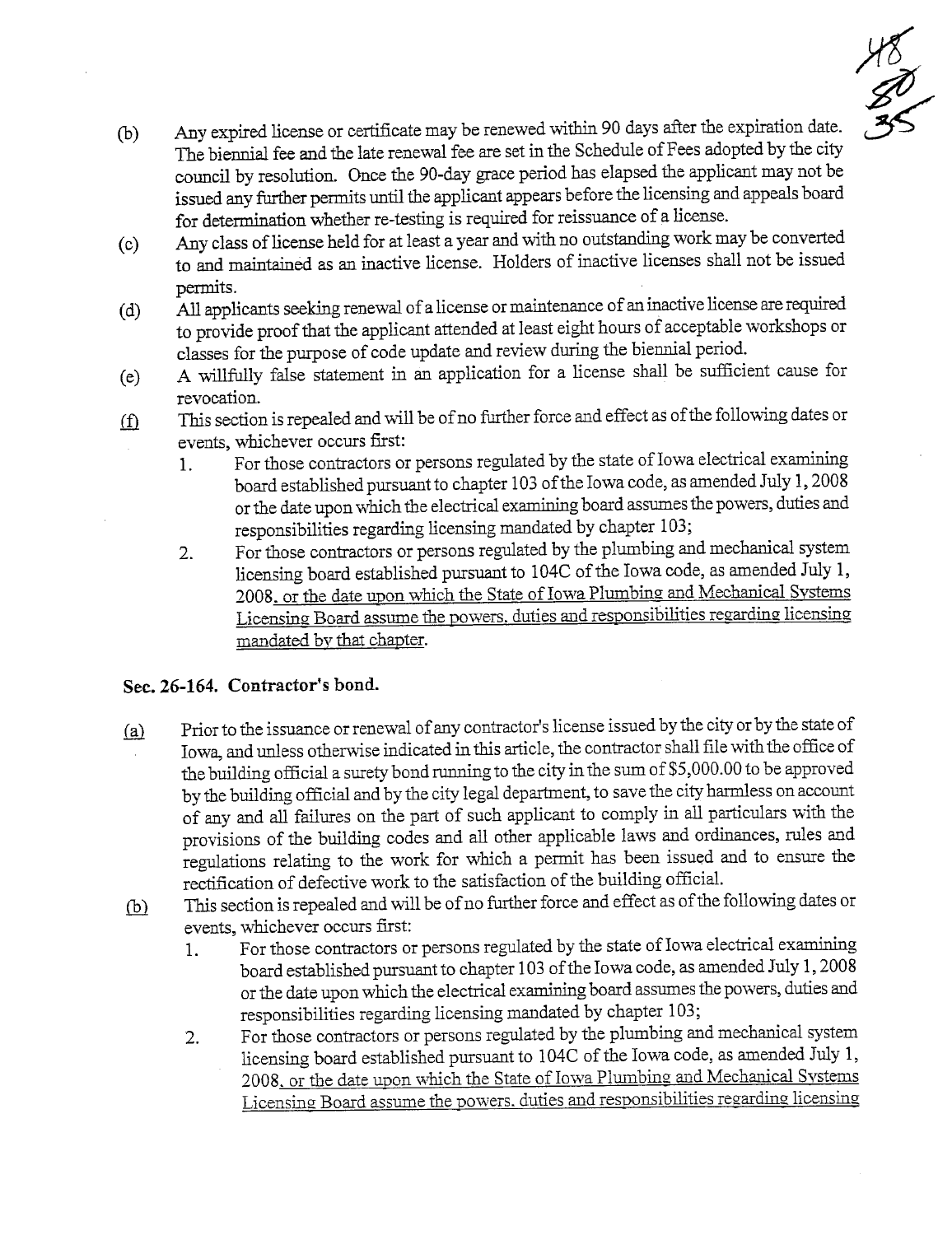#### mandated bv that chapter.

### Sec. 26-329. Maintenance electrician's certificate.

(a) A maintenance electrician's certificate shall be required of any regular employee of a manufacturing or industrial establishment who does electrical work for that establishment only, and who maintains and keeps in a state of repair the existing electrical equipment within a building or group of buildings. A maintenance electrician's certificate shall be issued to any person who shall satisfactorily pass the examination given by the licensing and appeals board. Any person holding a maintenance electrician's certificate issued by the city prior to passage of the ordinance from which this article derives shall be reissued renewals of his or her certificate without taking the examination provided for in this article.

35

**18.00** 

- (b) The installation of any new or additional electrical equipment of any kind by the holder of a maintenance electrician's certificate is prohibited.
- (c) This section is repealed and will have no further force and effect on July 1, 2008 or the date upon which the state of Iowa electrical examining board assumes the powers, duties and responsibilties regarding licensing mandated by Iowa Code chapter 103, as amended.

# Sec.26-430. Contractor's license classifcation, exceptions.

- (a) Classification. Contractors' licenses shall be classified in accordance with the type of equipment to be installed, altered, or repaired by the licensee. No license holder shall engage in work which is not included under the classification for which he or she holds a license. Classes of licenses and the corresponding scope of work authorized thereby shall be as follows:
	- permits for any of the work or equipment regulated by the mechanical code and Class A, mechanical contractor (unrestricted). Holders of this license may obtain chapters 10-24 of the IRC. This license shall be available only to the following:
		- a. Any person who has qualified for a class B, class C, and class D license; or
		- b. Any firm or business in which the active managers wish to combine their respective class B, class C, and class D licenses for the purpose of obtaining a class A license for such firm or business, in which case each manager must maintain his or her respective individual license simultaneously with the fim's or business' class A license. The class A license shall be issued in the name of the firm or business and each of the holders of the class B, class C, and class D licenses. All permit applications shall be made by one of the managers so named.
	- $\left( -\right)$  cractors by component in  $\sigma$ . Class B, comfort heating contractor. Holders of this license may obtain permits for any of the work or equipment reguated under IMC chapters 4 though 9,12-14 inclusive, and sections  $1002.1 - 1002.3$ , all in the and IRC chapters 10, 12-19 and 21-24. For purposes of this subsection, the term "comfort heating" shall be deemed to include "comfort cooling."
	- of the work or equipment regulated under IMC chapter 11 and IRC chapters 13, 17, Class C, refrigeration contractor. Holders of this license may obtain permits for any and 24; and sections M1404, M1411 - M1413 and M2104.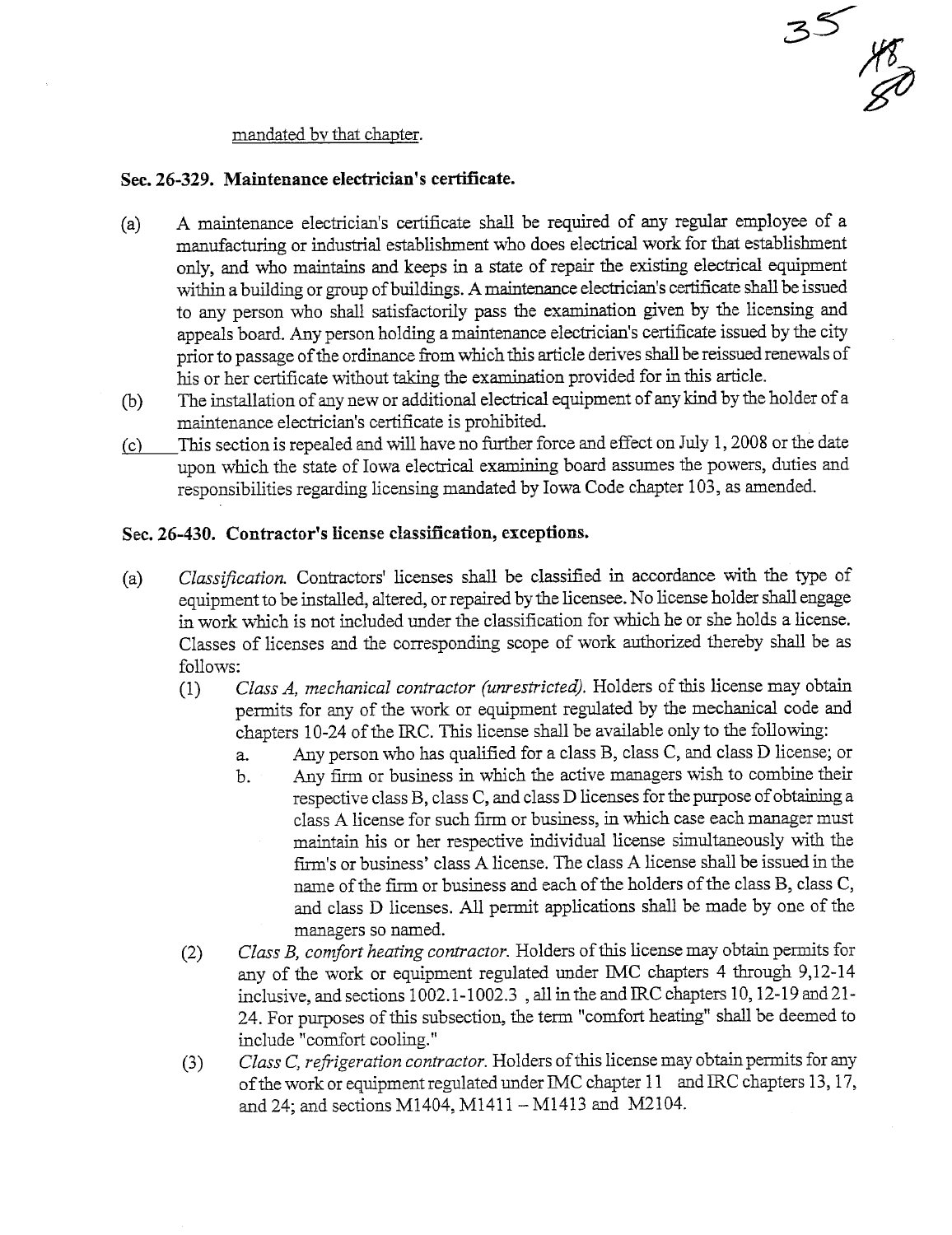$(4)$  Class D, boiler contractor. Holders of this license may obtain permits for any of the work or equipment regulated under IMC chapters 7, 8, 10 and 12 and IRC chapters 13, 17, 18,20,21,22, and 24.

ø

- $(5)$  Class E, special appliance contractor. Holders of this license or a class A, B or D license may obtain permits for any work or equipment regulated under IMC chapters 7, 8, and 9 and IRC chapters 10, 13, 17, and 18 for the installation of solid fuel burning appliances, such as manufactured stoves and fireplaces. All installations shall be in accordance with appliance listings, manufacturer's recommendations, and applicable requirements of the mechanical code. The homeowner's exemptions contained in section 26-141 of this division shall apply to this class of work.
- (b) A contractor's license is not required for the following:<br>(1) Any public utility or gas supply company that is  $\iota$ 
	- Any public utility or gas supply company that is regularly engaged in the business of supplying gas service to the public shall be permitted to perform the following services without holding any of the licenses otherwise required in this article:
		- a. Make mior repais to or adjustments on gas appliances or equipment.
		- b. Install gas piping and fittings incidental to the installation or relocation of gas meters and domestic gas appliances such as kitchen appliances, clothes dryers, and incinerators.
	- (2) Any person holding a current plumbing contractor's license may obtain permits for the installation or repair of gas piping, boilers, and water heaters without holding any of the licenses prescribed in this article.
	- (3) A mechanical contractor's license shall not be required for the repair and maintenance of HVAC facilities in city-owned buildings when the work is performed by a regular city employee who has qualified for the authorized class of contractor as specified in subsection (b) for the type of repair or maintenance activity intended. Any person working under the provisions of this subsection shall obtain the required mechanical permits and inspections.
	- (4) A mechanical contractor's license shall not be required for installing, altering, or relocating incinerators or cooling towers.
	- (5) This section is repealed and will have no further force and effect as of July 1, 2008, the effective date of Iowa Code chapter 104C establishing the state plumbing and mechanical systems licensing board State of Iowa Plumbing and Mechanical Systems Licensing Board. or the date upon which the board assumes the powers. duties and responsibilties regarding licensing mandated by that chapter.

#### Sec. 26-431. Contractor's bond.

(a) Prior to the issuance or renewal of any mechanical contractor's license, the applicant shall file with the office of the building official a bond running to the city in the sum of  $$10,000.00$  for a class A mechancal contractor's license, and \$5,000.00 for each of the other classes of licenses, to be approved by the building official and by the city legal department, to save the city harmless on account of any and all failures on the part of such applicant to comply in all particulars with the provisions of the mechanical code and all other applicable laws and ordinances, rules and regulations relating to the work for which a permit has been issued and to ensure the rectification of defective work to the satisfaction of the senior mechancal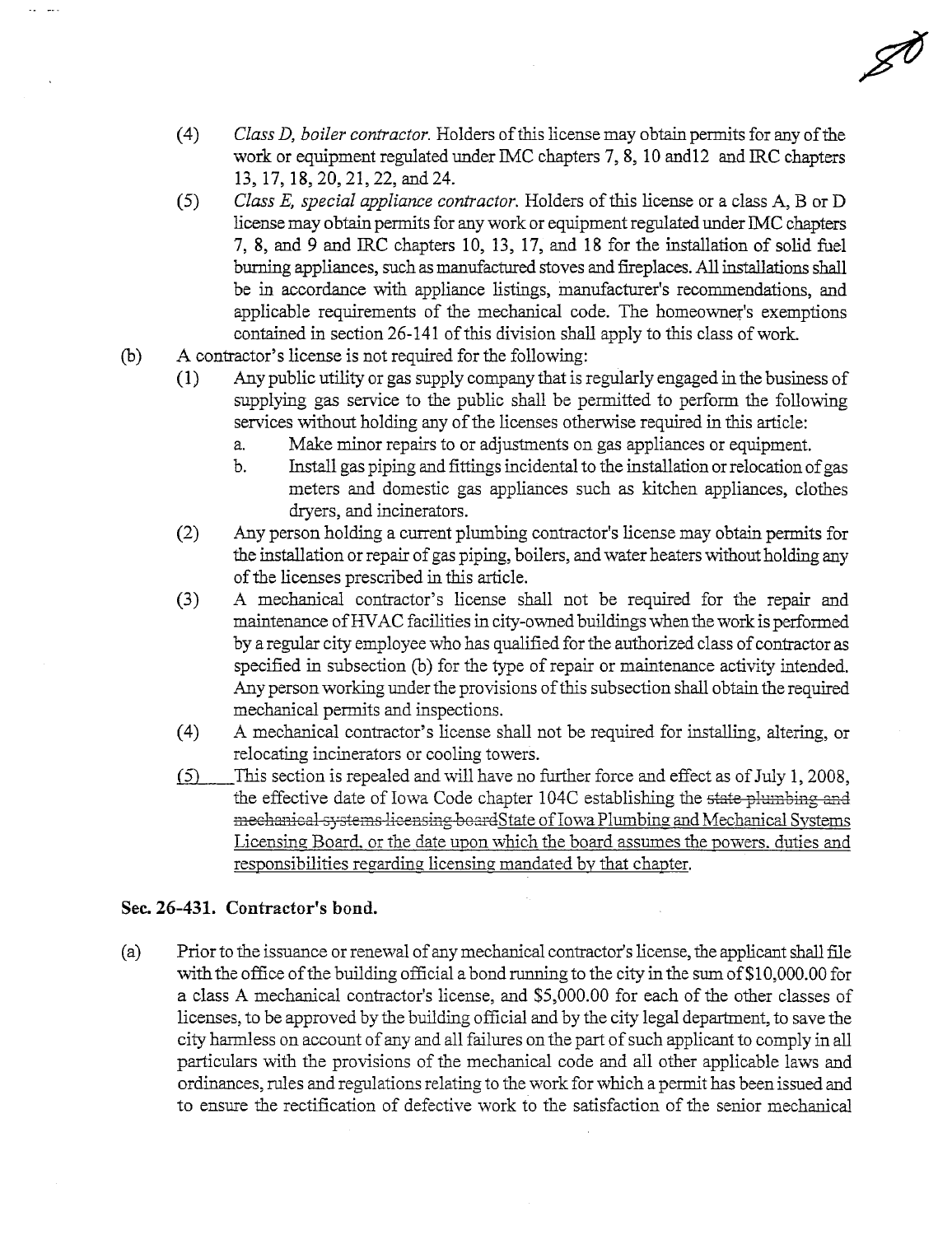inspector.

(b) To ensure the collection of permit fees and the rectification of defective work, the applicant shall in addition to filing the bond required before the license is issued file with the treasurer for each license applied for a cash bond in the sum of  $$100.00$  or a certificate of deposit in a like amount made payable to the city by a bank doing business in the state. Such cash bond or certificate of deposit shall remain on deposit with the city for 90 days after the expiration or surender of the license. Upon the death of the licensee, the treasurer may, upon approval of the building and fire code board of appeals and the building official, release the bond or certifcate of deposit before the expiration of 90 days. A letter of request must be submitted to the building official for release of the bond or certificate of deposit.

 $\frac{35}{8}$ 

 $(c)$  This section is repealed and will have no further force and effect as of July 1, 2008, the effective date of Iowa Code chapter 104C establishing the <del>state plumbing and mechanical</del> systems licensing board State of Iowa Plumbing and Mechanical Systems Licensing Board, or the date upon which the board assumes the powers. duties and responsibilties regarding licensing mandated by that chapter.

#### Sec. 26-575. Contractor's license.

- (a) Required. Except as otherwise provided in this article, no person, firm or business shall engage in, or represent to the public as engaging in the activity or business of contracting, reconstructing, altering, or repairing any plumbing or building drainage system in or for any building within the city without first having obtained from the city a plumbing contractor's license. The owner, in the case of a sole proprietorship, or one active manager of plumbing operations, in the case of any other form of business organization, shall hold a master plumber's certificate of competency before such person, firm or business may be granted a plumbing contractor's license. The license issued shall recite the name of the person holding the master plumber's certificate of competency and the name of the firm or business. The plumbing contractor's license shall be automatically revoked in the event the person named thereon ceases to hold a master plumber's certifcate of competency or ceases to actively manage plumbing operations conducted under the plumbing contractors license.
- $(b)$  Exceptions. Exceptions to license requirements of subsection (a) of this section shall be as follows:
	- (1) A plumbing contractor's license shal not be requied in cases where a private sewer, other than a building or house sewer, is constructed under the jurisdiction, standard specifications, and inspection of the city engineer, or in cases where lateral sewer studs, extending from a public sewer to the property line, are constructed under the jurisdiction, standard specifications and inspection of the city engineer.
	- $(2)$  The city waterworks shall not be required to hold a plumbing contractor's license in order to perform the following work:
		- a. Reconnection of an existing water service from an existing water main to a new water main, provided that the city waterworks obtained a plumbing permit for such work prior to the commencement of the work and that such work is inspected and approved by the building official.
		- b. Minor adjustments to a stop box in order to terminate water service when such service must be terminated because of leaks in the service or delinquent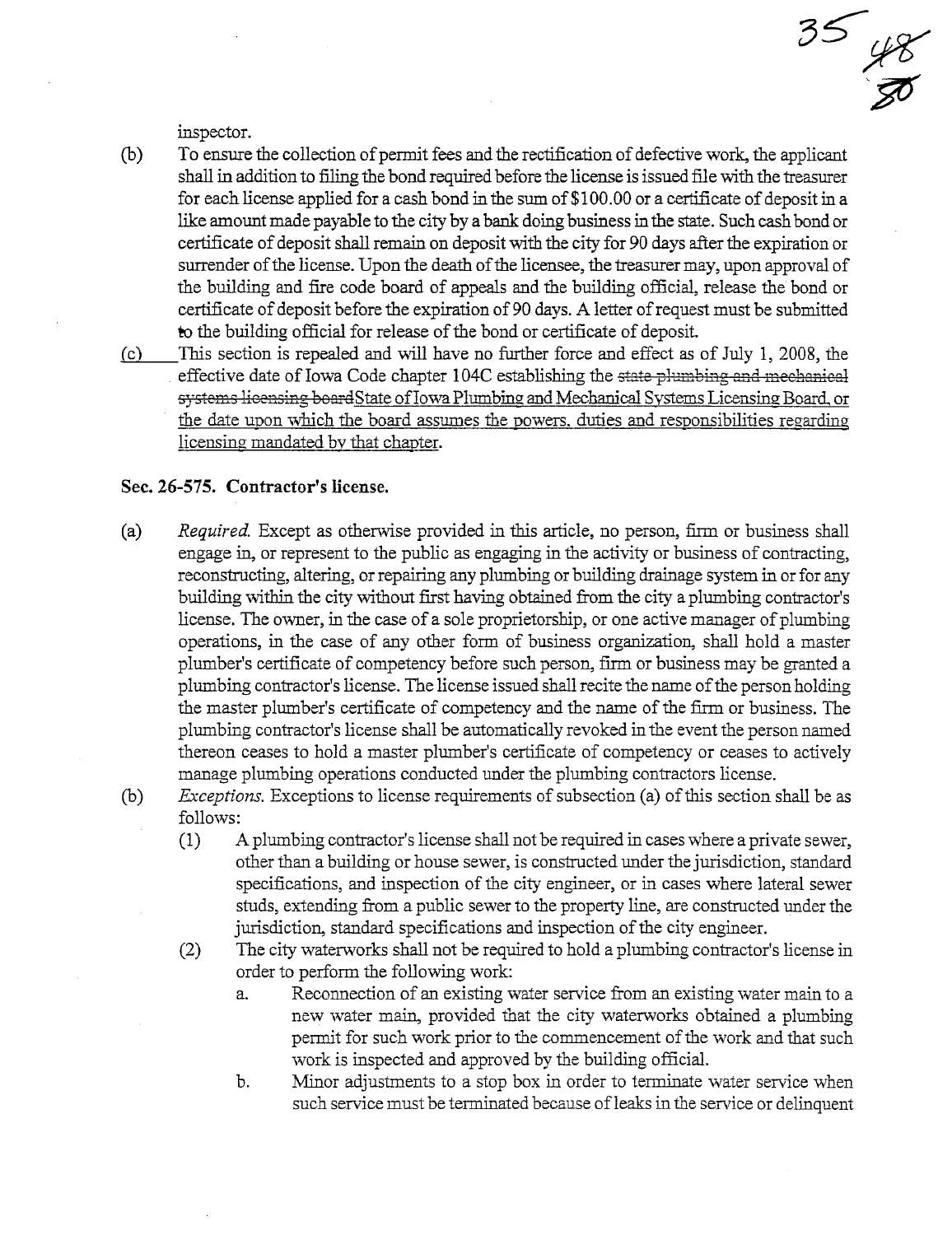$\frac{1}{\sqrt{5}}$  payment of water bills, provided the affected property owner refuses to cause such minor adjustments to be made.

- c. Minor temporary water service adjustments to control flows in emergency situations where damage is caused or a hazard is created. Upon termination of the service the city waterworks shall notify the owner that permanent repair work must be done.
- d. All work done by the city waterworks shall be the responsibility of the city waterworks, and the city waterworks shall correct all damage caused to stop boxes by the city waterworks.
- $(3)$  Any person holding a Class A, B, or D mechanical contractor's license may install water heaters in accordance with the Uniform Plumbing Code, provided such person has first obtained a mechanical permit, and provided further, that no water heater installed under this exception shall exceed 65 gallons capacity or 50,000 Btu fuel input.
- (4) A plumbing contractor's license shall not be required for the repair and maintenance of plumbing facilities in city-owned buildigs when the work is performed by a regular city employee who holds a current journeyman plumber's certificate of competency. Any person working under the provisions of this subsection shall obtain plumbing permts and inspections as required by section 26-135 and 26-177, respectively.
- $(5)$  In cases which an owner-occupant of a single-family dwelling desires to perform any plumbing work within his or her single-family dwelling the owner may obtain a plumbing permt by paying the proper fee. For puroses of ths section an owneroccupied single-famly dwelling shall mean a detached residence designed for or occupied by one famly only and occupied by the recorded owner of the propert. This exception does not allow a homeowner to install or repair building sewers, private disposal systems, water services or required testable backflow devices.

In this case, the permittee is required to obtain all required inspections and the homeowner must be the individual doing the work. Ths individual must be knowledgeable of plumbing systems, applicable code provisions and capable of designing and laying out their work.

 $(6)$  This section is repealed and will have no further force and effect as of July 4, 2008, the effective date of Iowa Code chapter 104C establishing the State Plumbing and Mechanical System Licensing Board State of Iowa Plumbing and Mechanical Systems Licensing Board. or the date upon which the board assumes the powers. duties and responsibilties regarding licensing mandated bv that chapter.

#### Sec.26-576. Contractor's bond.

(a) Prior to the issuace or renewal of any plumbing contractor's license, the applicant shall fie with the building official a bond running to the city in the sum of  $$5,000.00$  to be approved by the building official and the city legal department, to save the city harmless on account of any and all failures on the part of such applicant to comply in all particulars with the provisions of the plumbing code and all other applicable laws, ordiances, rues and regulations, and to ensure the rectification of defective work for which a permit has been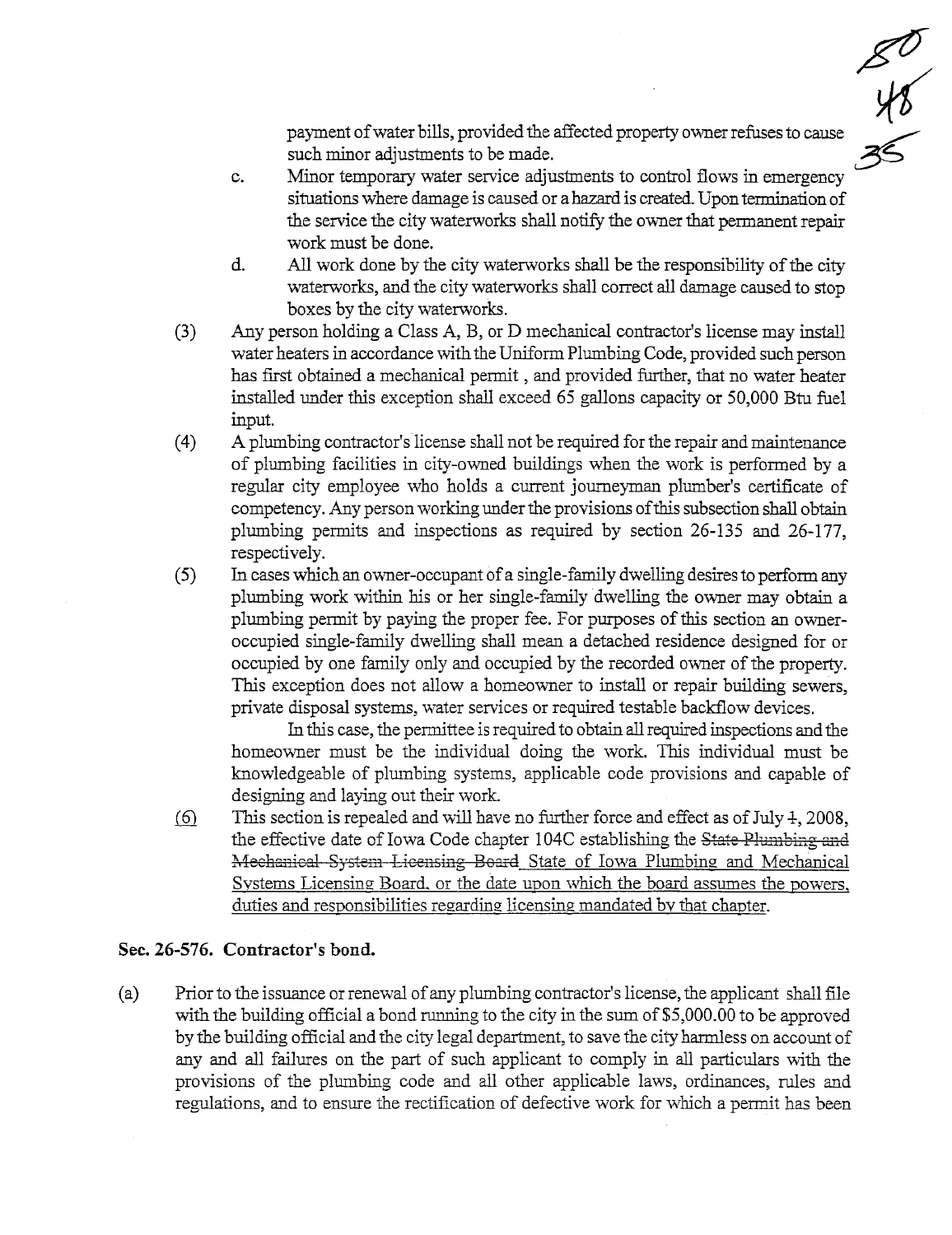issued.

(b) To ensure the collection of permit fees, the applicant shall, in addition to the bond required in subsection (a) of this section and before the license is issued, deposit with the city treasurer \$100.00 in cash or a certificate of deposit in a like amount made payable to the city by a bank doing business in the state. Such cash bond or certificate of deposit shall remain on deposit with the city for 90 days afer the expiration or surender of the license. Upon the death of the licensee, the treasurer may, upon the approval of the building and fire code board of appeals and the building official, release such bond or certificate of deposit before the expiration of 90 days. A letter of request must be submitted to the buidig offcial for release of the bond or certifcate of deposit.

 $\frac{1}{4}$ 

~

35

 $(c)$ This section is repealed and will have no further force and effect as of July 1, 2008, the effective date of Iowa Code chapter 104C establishing the State Plumbing and Mechanical System Licensing Board State of Iowa Plumbing and Mechanical Systems Licensing Board. or the date upon which the board assumes the powers, duties and responsibilities regarding licensing mandated by that chapter.

# Sec. 26-577. Master plumber's certificate of competency.

- (a) To obtain a master plumbers certificate of competency a person shall meet the following conditions:
	- $(1)$  They shall have successfully passed a master plumber's examination administered and/or approved by the building and fire code board of appeals.
	- $(2)$  They must have been certified by the city, or any other approved jurisdiction, as a joureyman plumber for a period of two years and been actively engaged in the plumbing trade during that period, unless exempt under subsection  $26-578$  (b) (4).
- (b) Exceptions: The requirements to obtain a master plumber's certificate of competency may be waived for individuals qualifying under the following:
	- . (1) Holders of plumbing contractor's licenses granted by the city prior to the date of the ordinance from which this subsection derives shall be issued a master plumbers certficate of competency.
	- (2) A master plumbers certificate of competency may be issued without examination, as required by subsection (a)  $(1)$  of this section, for any person holding a similar certificate or license if so denoted from another municipal corporation in this State that is recognized by the building and fire code board of appeals as having similar certification standards.
	- (3) This section is repealed and will have no further force and effect as of July 1, 2008. the effective date of Iowa Code chapter 104C establishing the State Plumbing and Mechanical System Licensing Board State of Iowa Plumbing and Mechanical Systems Licensing Board, or the date upon which the board assumes the powers. duties and responsibilities regarding licensing mandated by that chapter.

# Sec. 26-578. Journeyman plumber's certficate of competency.

(a) Required. Except as otherwise provided in this article, no person shall engage in the work or practice the trade of installing, altering, maintaining or repairing any plumbing or building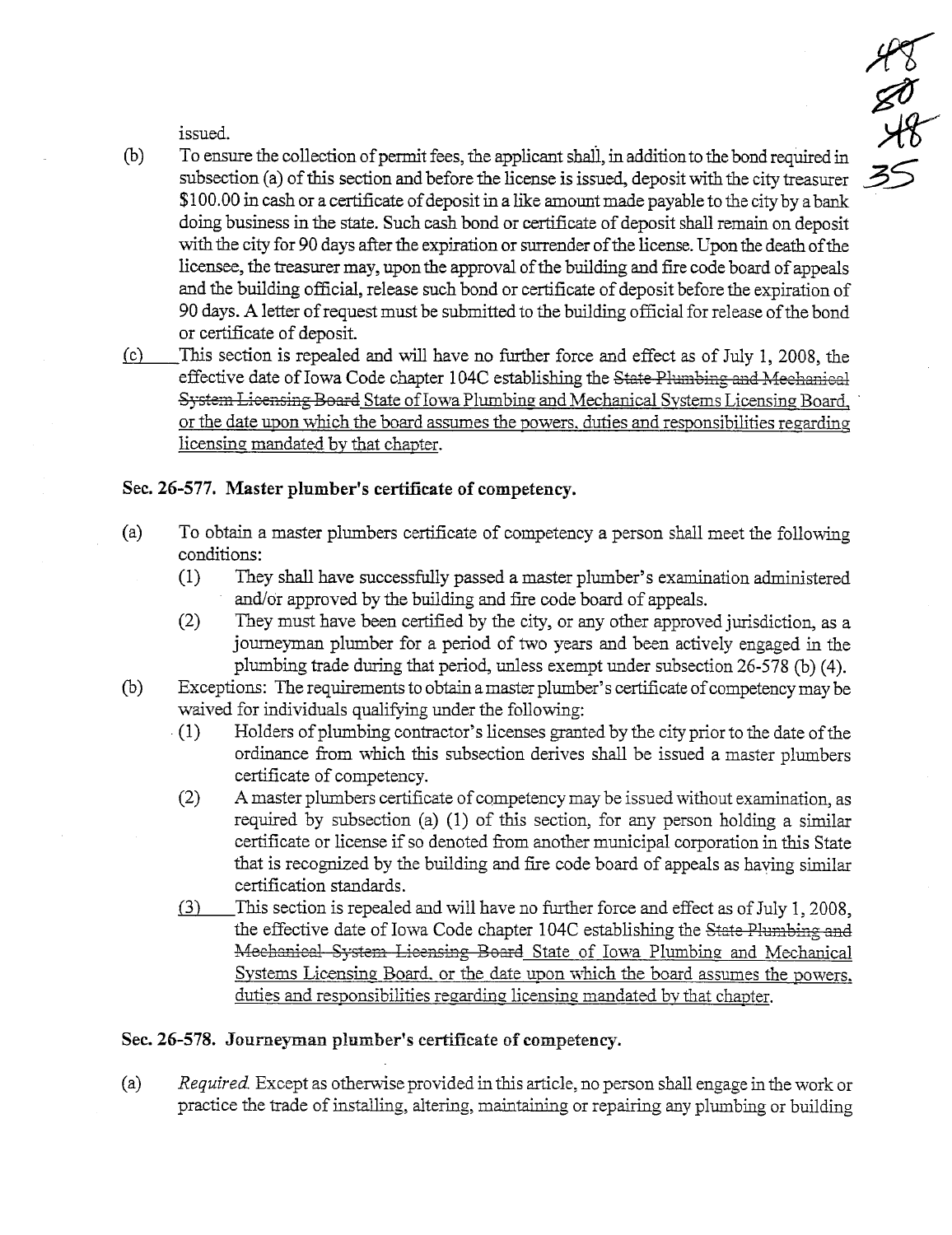550

drainage system within the scope of the plumbing code unless such person has obtained a journeyman plumber's certificate of competency and is either the holder of a plumbing contractor's license or is performing such work while in the employ of another person holdig a plumbing contractor's license.

(b)  $Exceptions.$  Exceptions to subsection (a) of this section shall be as follows:

- (1) Employees of the city water works shal not be requied to hold a joureyman plumber's certificate of competency when performing work for the city water works under the provisions of section 26-575 of this division.
- (2) A journeyman plumber's certificate of competency shall not be required when a private sewer, other than a building or house sewer, is constructed under the jurisdiction, standard specifications, and inspection of the city engineer.
- (3) A journeyman plumber's certificate of competency shall not be required for the installation of water heaters not exceeding 65 gallons capacity or 50,000 btuhr provided that a plumbing or a mechanical permit is obtained.
- (4) Upon written request of the individual to the License and Appeals Board the board hall review for consideration any post secondary training in the plumbing field, from an accredited educational institution or trade school and being employed full time for a period of two years with a plumbing contractor, under a maser or joureyman's direct supervision. The educational training may not occur simultaneously.
- $(c)$  Qualifications. An applicant for a journeyman plumber's certificate of competency must be able to read mechanical drawings and do appropriate mathematical problems and must know the provisions of the plumbing code and all other applicable laws, ordinances, rules and regulations governing plumbing. The applicant shall have at least four years' practical experience as an apprentice assisting in the installation of plumbing work. The applicant shall furnish the board with bona fide affidavits as to the applicant's practical experience and satisfactorily pass an examination for a certificate of competency as a journeyman plumber.
- $(d)$  This section is repealed and will have no further force and effect as of July 1, 2008, the effective date of Iowa Code chapter 104C establishing the State Plumbing and Mechanical System Licensing Board State of Iowa Plumbing and Mechanical Systems Licensing Board. or the date upon which the board assumes the powers. duties and responsibilities regarding licensing mandated bv that chapter.

# Sec. 26-579. Reissuance of current licenses and certificates of competency.

- (a) Any person holding a current plumbing contractor's license, master plumber's certificate of competency, or a joureyman plumber's certificate of competency, on the effective date of the ordinance from which this section derives, shall be reissued the respective license or certificate without taking the examinations required in this article. In addition, such license or certificate may be issued without examination to any person holding a certificate from another governmental jurisdiction recognized by the building and fire code board of appeals as having licensing standards similar to those of the board.
- (b) This section is repealed and will have no further force and effect as of July 1, 2008, the effective date of Iowa Code chapter 104C establishing the State Plumbing and Mechanical System Licensing Board State of Iowa Plumbing and Mechanical Systems Licensing Board. or the date upon which the board assumes the powers, duties and responsibilities regarding